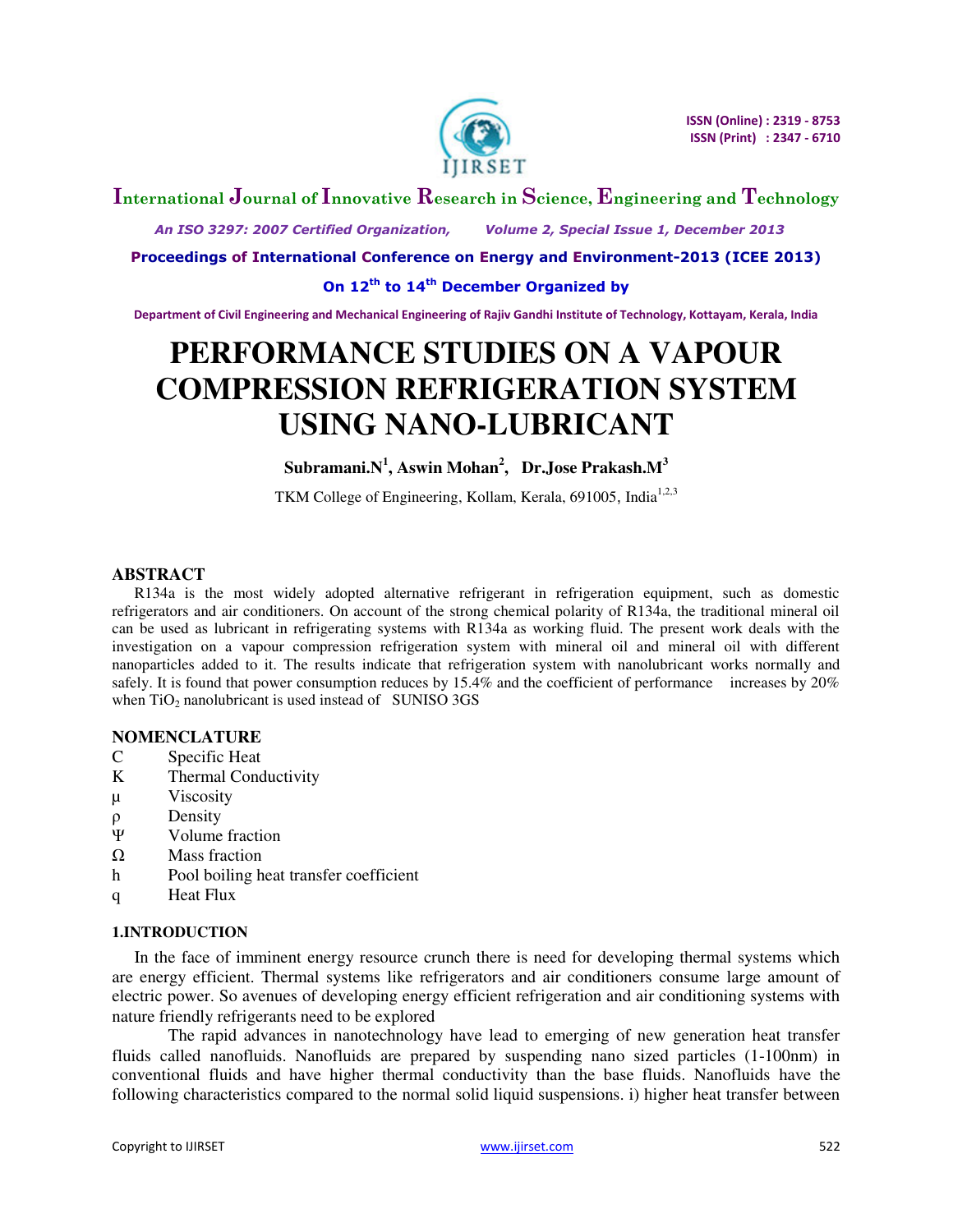the particles and fluids due to the high surface area of the particles ii) better dispersion stability with predominant Brownian motion iii)reduces particle clogging iv) reduced pumping power as compared to base fluid to obtain equivalent heat transfer. Based on the application nanoparticles are currently made out of a very wide variety of materials, the most common of the new generation of nanoparticles being ceramics, which are best split into metal oxide ceramics, such as titanium, zinc, aluminium and iron oxides, to name a prominent few and silicate nanoparticles, generally in the form of nanoscale flakes of clay. Addition of nanoparticles changes the boiling characteristics of the base fluids. Nanoparticles can be used in refrigeration systems because of its remarkable improvement in thermophysical and heat transfer capabilities to enhance the performance of refrigeration systems. In a vapour compression refrigeration system the nanoparticles can be added to the lubricant (compressor oil) and the lubricant nanoparticles mixture is known as nanolubricant. When the refrigerant is circulated through the compressor it will carry traces nanolubricants so that the other parts of the system will have nanolubricant -refrigerant mixture. The advantages of adding nanoparticles to the refrigeration system are manifold (i) addition of nanoparticles to the lubricant improve tribological characteristics of the lubricant, so that there are improvements in the performance of the compressor. (ii)addition of nanoparticles to the refrigerants improves the thermo physical and heat transfer characteristics of the refrigerant which in turn results in the enhancement in the refrigerating effect(iii) presence of nanoparticles in the refrigeration system enhances the solubility between the lubricant and refrigerant and returns more lubricant oil back to the compressor

 Recently, some investigators have conducted studies on vapour compression refrigeration systems, to study the effect of nanoparticles in the refrigerant/lubricant on its performance. Pawel Keblinski, Jeffrey.A.E & David.G.C (2005) conducted studies on nanofluids and found that there is the significant increase in the thermal conductivity of nanofluids compared to the base fluid. They also found that addition of nanoparticles results in significant increase in the critical heat flux. Shengshan Bi, Lin Shi & Lili Zhang (2007) conducted studies on a domestic refrigerator using nanorefrigerants. In their studies R134a was used the refrigerant, and a mixture of mineral oil TiO2 was used as the lubricant. They found that the refrigeration system with the nanorefrigerant worked normally and efficiently and the energy consumption reduces by 21.2%. When compared with R134a/POE oil system. Later Sheng shan Bi, Lin Shi & Lili Zhang, (2008) found that there is remarkable reduction in the power consumption and significant improvement in freezing capacity. They pointed out the improvement in the system performance is due to better thermo physical properties of mineral oil and the presence of nanoparticles in the refrigerant. Jwo *et.al* (2009) conducted studies on a refrigeration system replacing R-134a refrigerant and polyester lubricant with a hydrocarbon refrigerant and mineral lubricant. The mineral lubricant included added  $A_1O_3$  nanoparticles to improve the lubrication and heat-transfer performance. Their studies show that the  $60\%$  R-134a and 0.1 wt  $\%$  Al<sub>2</sub>O<sub>3</sub> nanoparticles were optimal. Under these conditions, the power consumption was reduced by about 2.4%, and the coefficient of performance was increased by 4.4%. Hao Peng *et.al* (2010) conducted experimental on the nucleate pool boiling heat transfer characteristics of refrigerant/oil mixture with diamond nano particles. The refrigerant used was R113 and the oil was VG68. They found out that the nucleate pool boiling heat transfer coefficient of R113/oil mixture with diamond nanoparticles is larger than the R113/oil mixture. They also proposed a general correlation for predicting the nucleate pool boiling heat transfer coefficient of refrigerant/oil mixture with nanoparticles, which well satisfies their experimental results. Kristen Henderson *et.al* (2010) conducted an experimental analysis on the flow boiling heat transfer of R134a based nanofluids in a horizontal tube. They found excellent dispersion of CuO nanoparticle with R134a and POE oil and the heat transfer coefficient increases more than 100% over baseline R134a/POE oil results. Sergio Bobbo *et.al*,(2010( conducted a study on the influence of dispersion of single wall carbon nanohorns (SWCNH) and TiO2 on the tribological properties of POE oil together with the effects on the solubility of R134a at different temperatures. They showed that the tribological behaviour of the base lubricant can be either improved or worsen by adding nanoparticles. On the other hand the nanoparticle dispersion did not affect significantly the solubility. Sheng Shan Bi, Kai Guo, Zhigang Liu (2011) conducted an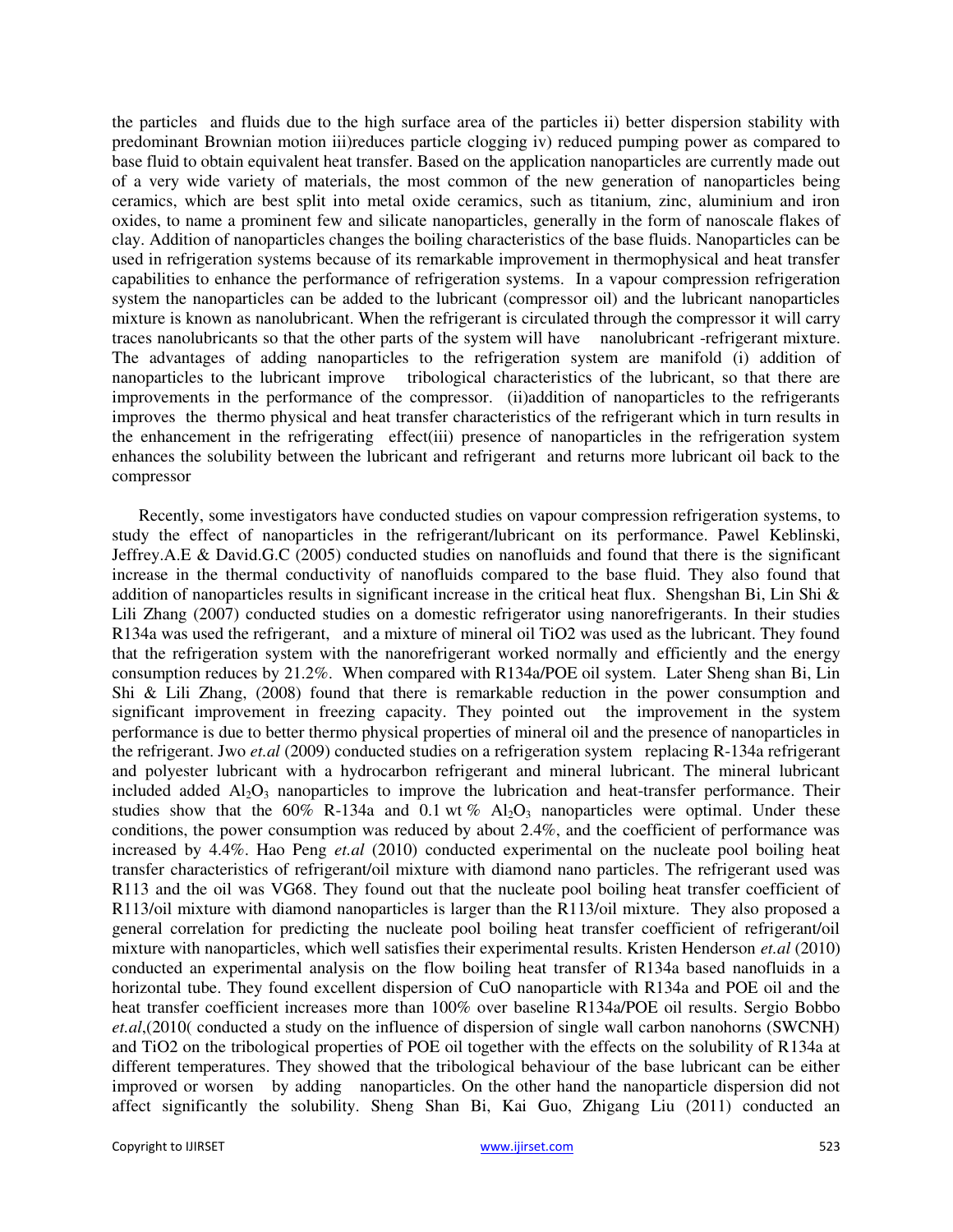experimental study on the performance of a domestic refrigerator using TiO2-R600a nanorefrigerant as working fluid. They showed that the TiO2-R600a system worked normally and efficiently in the refrigerator and an energy saving of 9.6%. They too cited that the freezing velocity of nano refrigerating system was more than that with pure R600a system. The purpose of this article is to report the results obtained from the experimental studies on a vapour compression system. In the present study the refrigerant selected is R134a and the nanoparticle is alumina.

#### 2. EXPERIMENTAL SETUP

 For the experimental studies a refrigeration test rig was designed and fabricated. The test rig consists of a compressor, air-cooled condenser, thermostatic expansion valve and an evaporator. The compressor used is a hermetically sealed reciprocating compressor. The evaporator is in the form of a cylindrical spiral coil and is completely immersed in water (cooling load) and it is made of copper. A serpentine coil finned tube heat exchanger is used as the condenser and it is also made of copper. The condenser is cooled using a fan. Bourdon tube pressure gauges are used to measure the pressures at the salient points of the refrigeration system, one each at the outlets of compressor, condenser, expansion device and evaporator. T- Type thermocouples (36 SWG) were used to measure the temperature at the various locations. Prior to experimental measurements the thermocouples were calibrated using a constant temperature bath (JulaboF25). The temperature data was acquired using a temperature scanner. The power consumption of the compressor is measured using a digital energy meter. Before charging the test rig with the refrigerant, the system was checked thoroughly for leaks. After the leak test the system was properly evacuated using a vacuum pump. The compressor was filled with nanolubricant and the system was charged with the refrigerant, in this case R134a which is widely accepted alternative refrigerant in refrigeration systems due to its low ozone depletion potential and closeness of its thermodynamic properties with R12, though its global warming potential is high. The compressor used in the system is reciprocating type and the expansion device is thermostatic expansion valve. The quantity of refrigerant charged in the system is 300 g.

### **Theoretical analysis Calculation of thermophysical properties of nanolubricant**

The following correlations are used to calculate the thermophysical properties of nanolubricant

Specific heat of nanolubricant

 $cp_{n,o} = (1-\psi_n) cp_o + \psi_n cp_n$ 

(Pak and Cho, 1998) (1)

Thermal conductivity nanolubricant,

$$
k_{n,o} = k_o[(k_n + 2k_o - 2\psi_n(k_o - k_n)) / (k_n + 2k_o + \psi_n (k_o - k_n))]
$$

Hamilton and Crosser, 1962) (2)

Viscosity of nanolubricant,

$$
\mu_{n,o} = \mu_o [1 / (1 - \psi_n)^{2.5}]
$$
 (Brinkman, 1952) (3)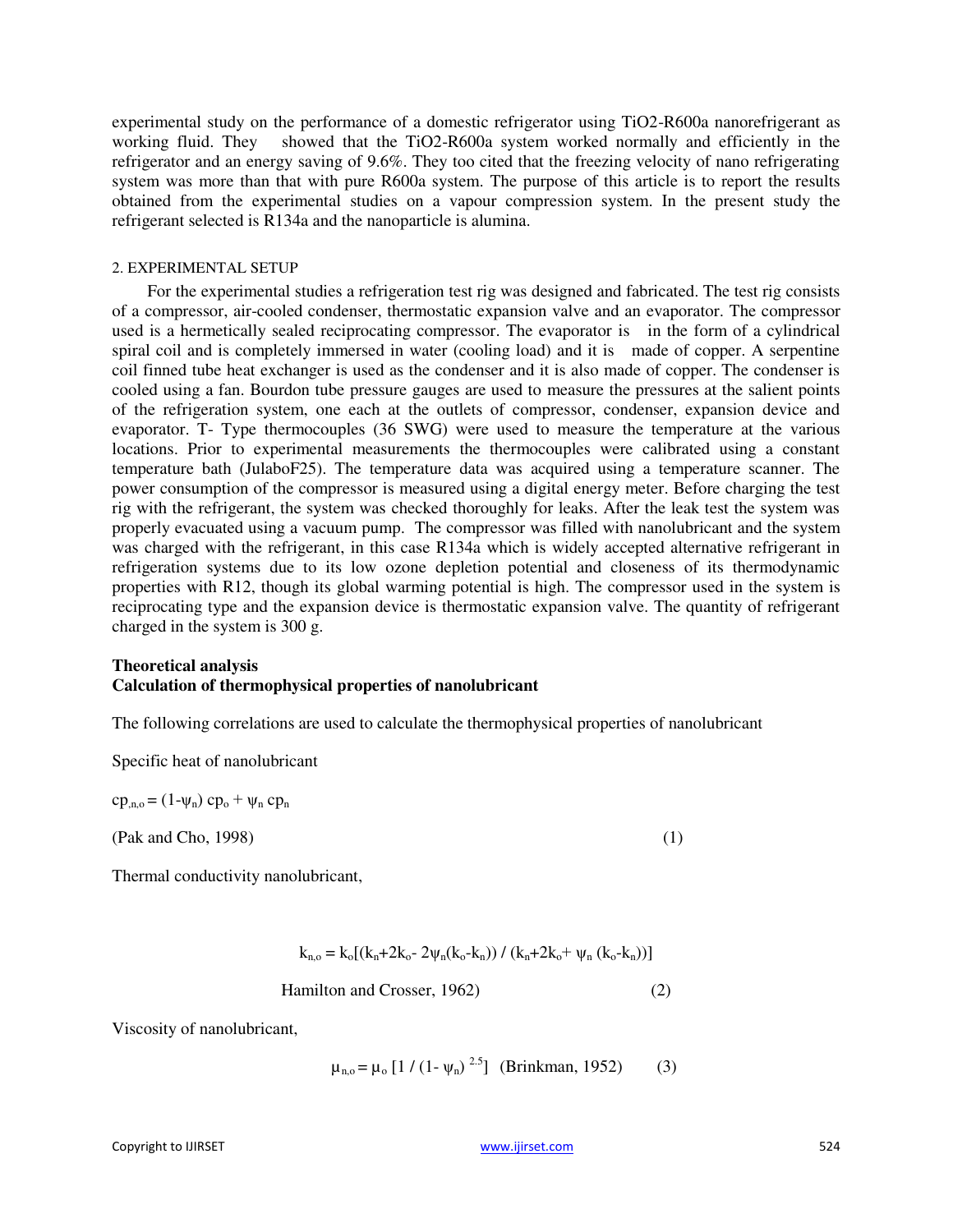Density of nanolubricant,

$$
\rho_{n,0} = (1 - \psi_n) \rho_0 + \psi_n \rho_n, \tag{4}
$$

Volume fraction of nanoparticle in the nanoparticle-oil suspension,

$$
\psi_{n} = \omega_{n} \rho_{o} / [\omega_{n} \rho_{o} + (1 - \omega_{n}) \rho_{n}]
$$

(5)

(6)

Mass fraction in the nanoparticle oil suspension,

$$
\omega_{n} = m_{n} / (m_{n} + m_{o})
$$

#### **Calculation of thermophysical properties nanorefrigerant**

Specific heat of the nanorefrigerants

$$
cp_{,r,n,o,f} = (1-X_{n,o}) cp_{,r,f} + X_{n,o}cp_{,n,o},
$$
  
(Jensen and Jackman, 1984) (7)

In order to investigate the influence of nanoparticles/oil suspension concentration (Xn,o) on the nucleate pool boiling heat transfer, the term Xno is used.

Viscosity of the nanorefrigerants

$$
\mu_{r,n,o,f} = \exp(X_{n,o} \ln \mu_{n,o} + (1-Xn,o) \ln \mu_{r,f}),
$$
  
(Kedzierski and Kaul, 1993) (8)

Thermal conductivity of the nanorefrigerants

$$
k_{r,n,o,f} = k_{r,f}(1-X_{n,o}) + (k_{n,o}X_{n,o}) - (0.72X_{n,o}(1-X_{n,o})(k_{n,o}-k_{r,f})),
$$
\n(Baustian et. al, 1988) (9)

Density of the nanorefrigerants

$$
\rho_{r,n,o,f} = \left[ (X_{n,o}/\rho_{n,o}) + ((1 - X_{n,o})/\rho_{r,f}) \right]^{-1}
$$
\n(10)

Nanoparticle/oil suspension concentration,

$$
X_{n,o} = m_{n,o} / (m_{n,o} + m_r) \tag{11}
$$

Where,  $m_{n,0}$  = the mass of nanoparticles/oil suspension in the refrigerant/oil mixture with nanoparticles)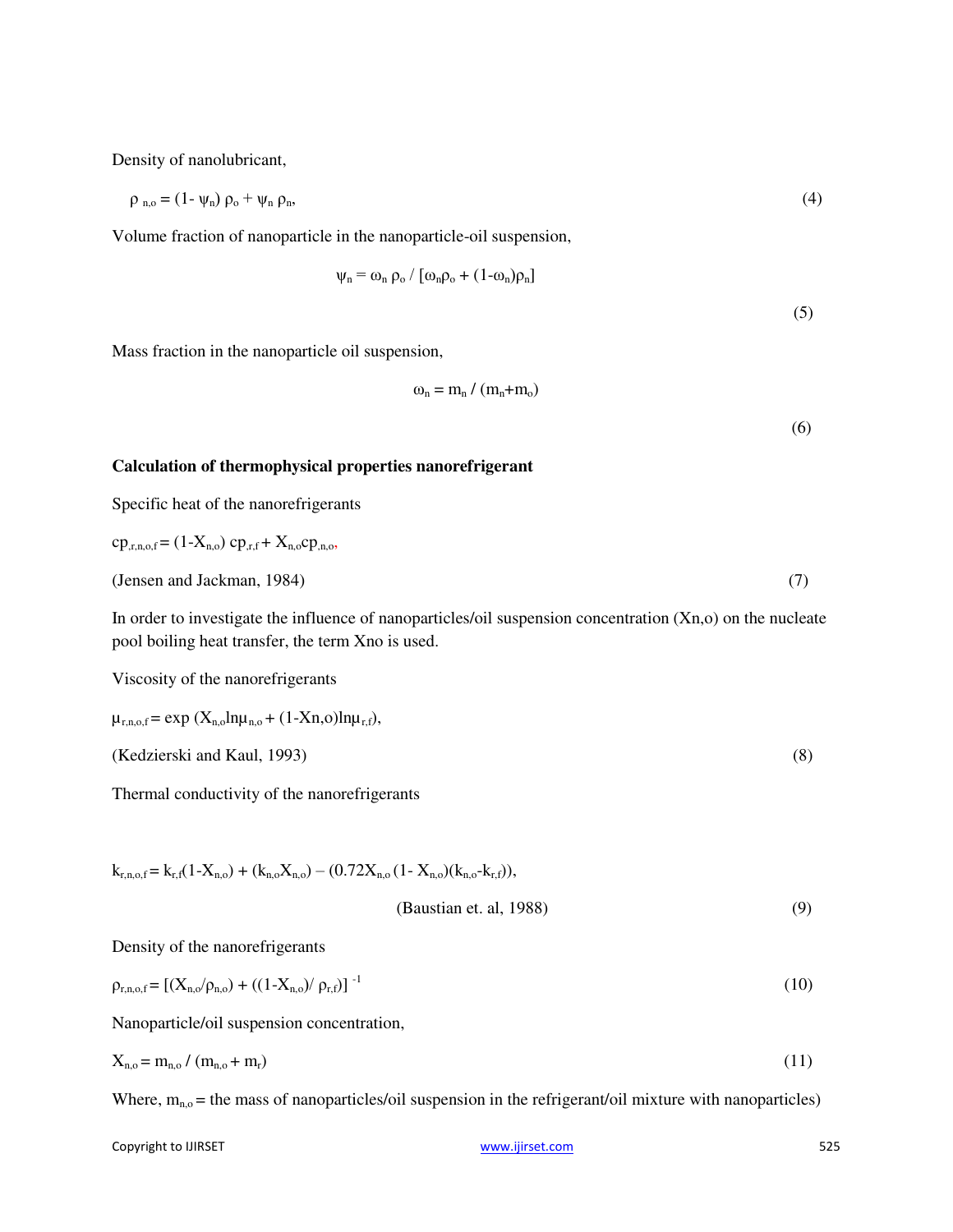#### **Calculation of heat flux and transfer coefficient in the refrigerant side of the evaporator**

The heat flux (q) is calculated from the formula proposed by Hao Peng et. al, (2010)

$$
\Delta T_b = \frac{C_{sf} h_{fg}}{C_{p,r,n,o,f}} \left[ \frac{q}{\mu_{r,n,o,f} h_{fg}} \sqrt{\frac{\sigma_{r,n,o}}{g \left( \rho_{r,n,o,f} - \rho_{r,g} \right)}} \right]^{0.33} \left[ \frac{C_{p,r,n,o,f} \mu_{r,n,o,f}}{K_{r,n,o,f}} \right]^n
$$
\n(12)

 $\Delta T_b = T_w - T_{sat}$ 

(13)

Surface tension of nanorefrigerants

$$
\sigma_{r,n,0} = \sigma_r + (\sigma_{n,0} - \sigma_r) X_{n,0}^{0.5},
$$
  
(Jensen and Jackman, 1984) (14)

$$
C_{\rm sf} = \exp(-8.062 - 1.789\omega_n + 2.786X_{n,0})
$$
 and  $n = 1.085$ 

(15)

Csf is an empirical constant which is used to calculate heat transfer coefficient in the refrigerant(refrigerant with traces of nanolubricant) side of the evaporator.

The nucleate pool boiling heat transfer coefficient of refrigerant/oil mixture with nano particles,

$$
h_{r,n,o} = q / \Delta T_b
$$
 (16)

The value of heat transfer coefficient without nanoparticles is calculated using the boiling correlations for conventional refrigerants

The energy enhancement factor (E.F) is calculated using the equation

$$
E.F = h_{r,n,o} / h_{r,o}
$$
 (17)

Where  $h_{r,o}$  is the heat transfer coefficient of the refrigerant-oil mixture.

*Experimental Procedure:* Nanolubricants was prepared by mixing different nanoparticles into the mineral oil, (SUNISO 3GS) using ultrasonic oscillator. The mass concentrations of nanoparticles in the nanolubricant are same in the three cases and its value is 0.06%. Calculations show that the quantity of nanoparticle in the refrigerant is about 0.0012gm. The particles are spherical in shape and the average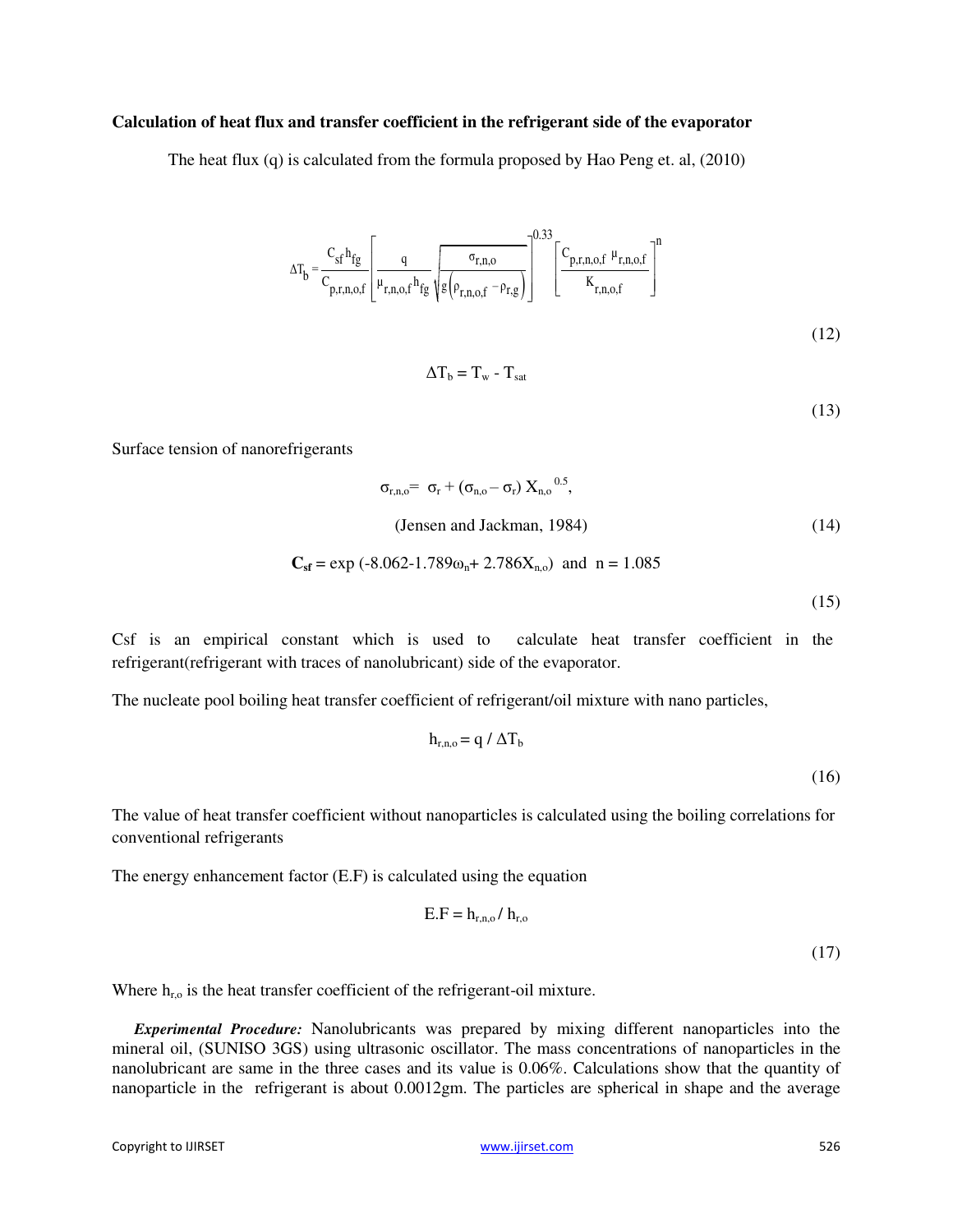particle size is about 50 nm. Experiments have been conducted (i) with suniso 3GS oil (ii) alumina nanolubricant (iii) with CuO nanolubricant and (iv) TiO2 nano-lubricant

#### *3.* **RESULTS AND DISCUSSION**

 Extensive experiments have been conducted on a vapour compression refrigeration system for its improvement in performance. The results obtained from the experimental and theoretical studies are described below.



#### **FIG.1. TEMPERATURE-TIME HISTORY**

Figure 1 shows the variation of cooling load temperature with time. From the figure it is clear that, the time required for reducing temperature of the cooling load is less for the SUNISO 3GS oil with nano particle added compared with pure SUNISO 3GS oil. Also the time required for reducing cooling load temperature is least for SUNISO 3GS oil with TiO<sub>2</sub> nanoparticle.





 Figure 2 shows the time required for reducing the cooling load temperature from 28ºC to 1ºC for all the four cases. With SUNISO 3GS oil + TiO<sub>2</sub> nano particle, the time required to bring the cooling load temperature from 28°C to 2°C is 75 minutes where as that with alumina nanolubricant, CuO is 75 minutes where as that with alumina nanolubricant, CuO nanolubricant and SUNISO 3GS oil are 80,85 and 95 minutes respectively.

 Figure 3 shows power consumption of the compressor. From the above histogram it is clear that there is considerable reduction in power consumption when nanolubricants are used. The reduction in power consumption is 15.4% when TiO<sub>2</sub> nanulubricant is used instead of SUNISO 3GS oil. The corresponding reductions in power consumption with CuO nanolubricant and  $Al_2O_3$  nanolubricant are 11.9% and 8.4% respectively. The decrease in compressor work input may be attributed to better lubricity of the nanolubricants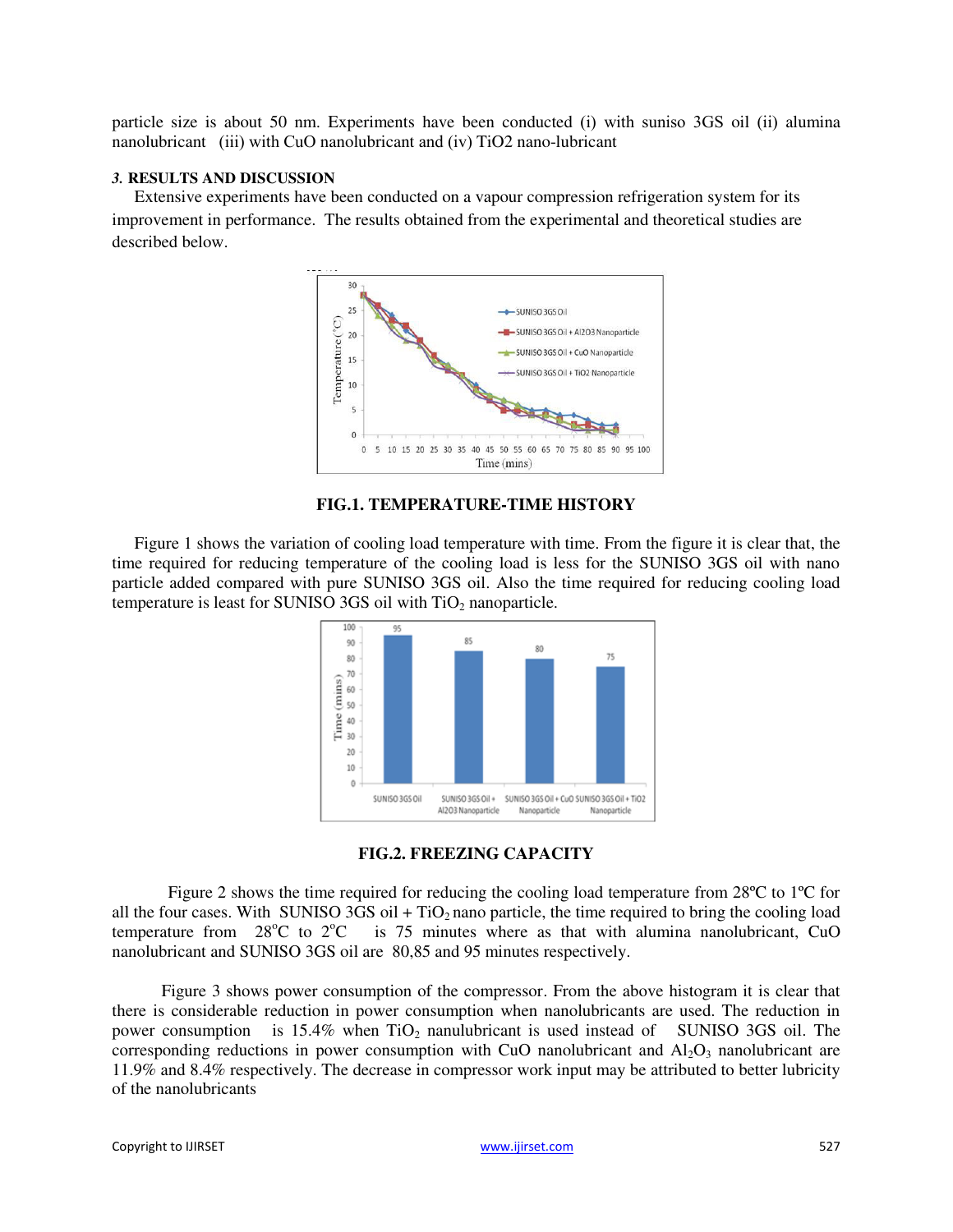

**FIG.3. COMPARISON OF POWER CONSUMPTION** 

Figure 4 shows the improvements in coefficient of Performance (COP) of the refrigeration system when nanolubricants are used instead of pure SUNISO 3GS oil. The theoretical values of COP are also shown for comparison. It is very clear COP is more with nanolubricants when compared to pure lubricating oil. This may be due to the increase in heat transfer in the evaporator and condenser side of the refrigeration system and the decrease in work input to the compressor.



**FIG.4. COMPARISON OF COP FOR THE FOUR CASES** 

The improvement in COP is  $20.3\%$  when TiO<sub>2</sub> nano lubricant is used instead of SUNISO 3GS oil. The corresponding increase in COP with  $Al_2O_3$  nanolubricant and CuO nanolubricant are 11.46% and 16.13% respectively. The refrigeration system with  $TiO<sub>2</sub>$  nanolubricant has the highest COP even though TiO2 has lowest thermal conductivity compared to other nanoparticles used. This may be due to the stability and compatibility of  $TiO<sub>2</sub>$  nanoparticle with SUNISO 3GS oil compared to the other nanoparticles used.

The theoretical C.O.P is calculated using the equation  $C.O.P<sub>th</sub>=(h<sub>1</sub> - h<sub>4</sub>) / (h<sub>2</sub> - h<sub>1</sub>)$  (18)

where,  $h_1$  – enthalpy of refrigerant at the inlet of the compressor

 $h_2$  – enthalpy of refrigerant at the outlet of the compressor

 $h_4$  – enthalpy of refrigerant at the inlet of the evaporator

The values of the enthalpy are taken from refrigerant tables.

The actual C.O.P is calculated using relation

 $C.O.P<sub>act</sub> = cooling load / power input$  (19)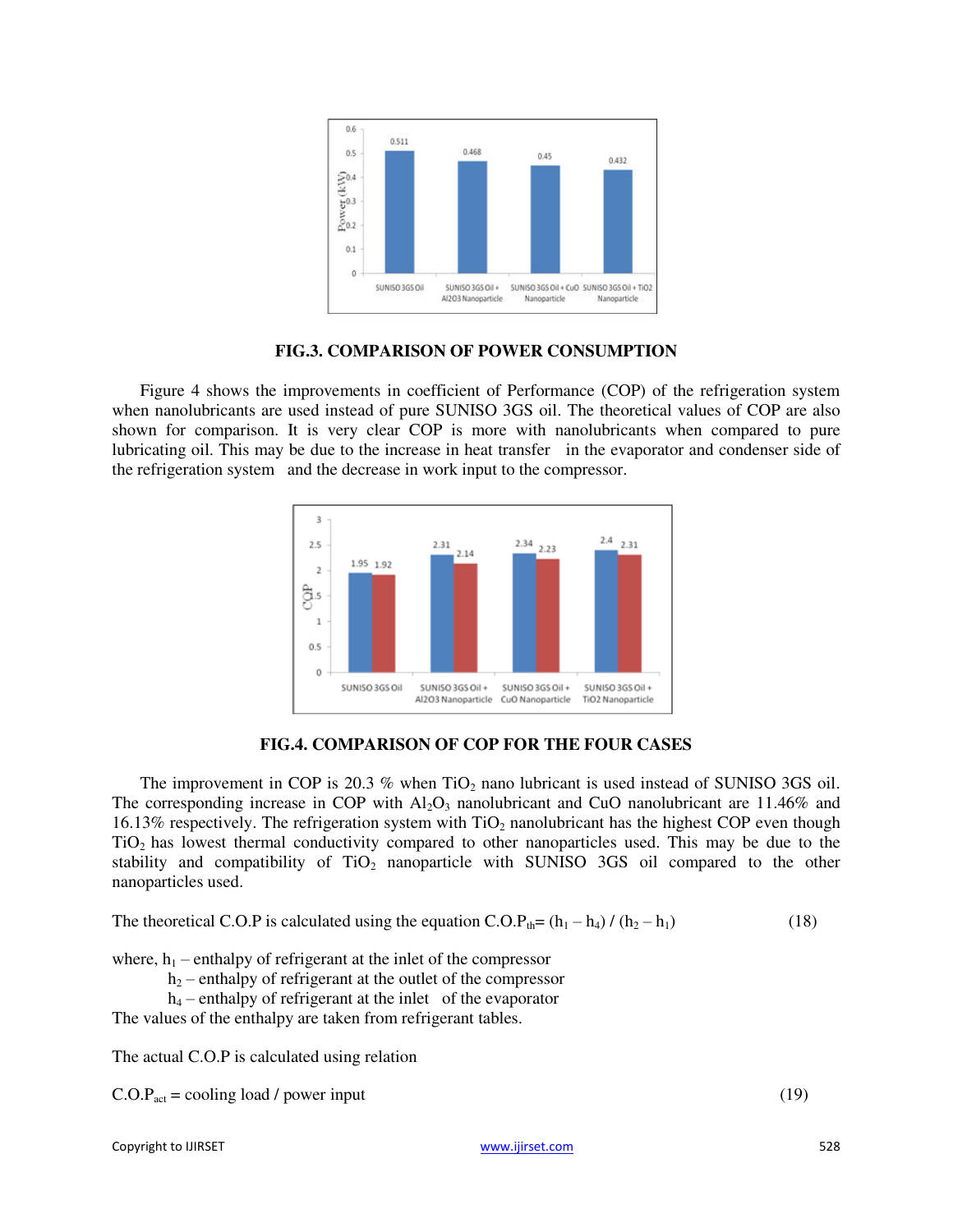

Enthalpy (h)

#### **FIG.5. P-h diagram of a V.C. Refrigeration System**

Figure 6 shows the compressor dome temperature for all the four cases. The compressor dome temperature is more for SUNISO 3GS oil and least with  $TiO<sub>2</sub>$  nanolubricant. The decrease in compressor dome temperature is  $11^{\circ}$ C for TiO<sub>2</sub> nanolubricant and the corresponding decrease in temperature with CuO nanolubricant and  $Al_2O_3$  nanolubricants are 9°C and 8°C respectively. The reduction in compressor dome temperature may be due to decrease of friction with nanolubricant. Lower the compressor dome temperature, more stable will be the compressor oil and hence increase the life and performance of the refrigeration system.



#### **FIG.6. TEMPERATURE OF THE COMPRESSOR DOME**

Figure 7 and 8 shows the temperature of the refrigerant at inlet and outlet of the condenser respectively.



### **FIG.7. TEMPERATURE OF REFRIGERANT AT THE INLET OF THE CONDENSER**